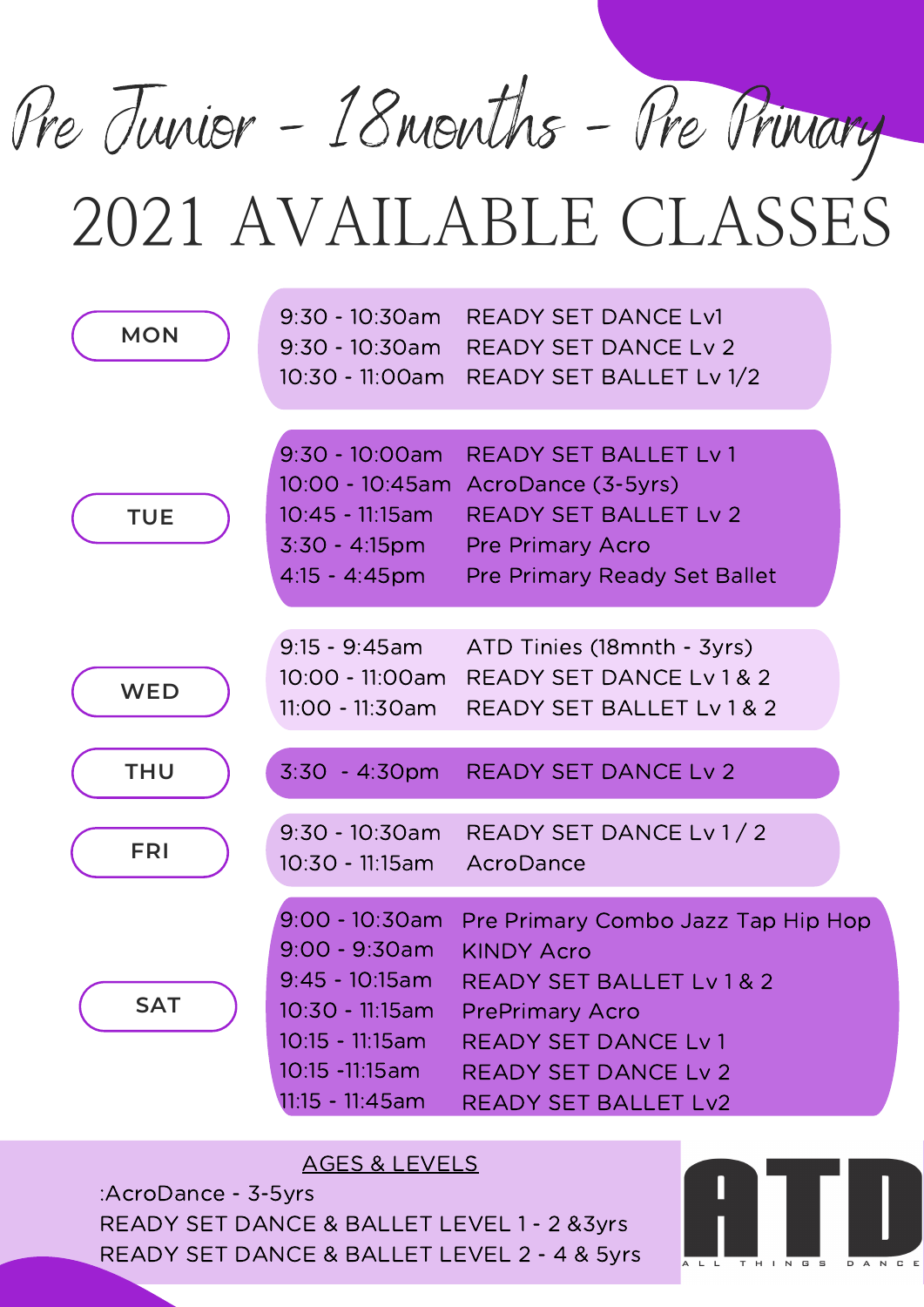Year 1 & 2

**WED**

3:45 - 4:30pm Preliminary Ballet Level 1 Acro 4:30 - 5:15pm 5:15 - 6:00pm Hip Hop Yr 1/2

**SAT**

10:30 - 11:30am Jazz & Tap Combo 11:30 - 12:15pm Level 1 Acro

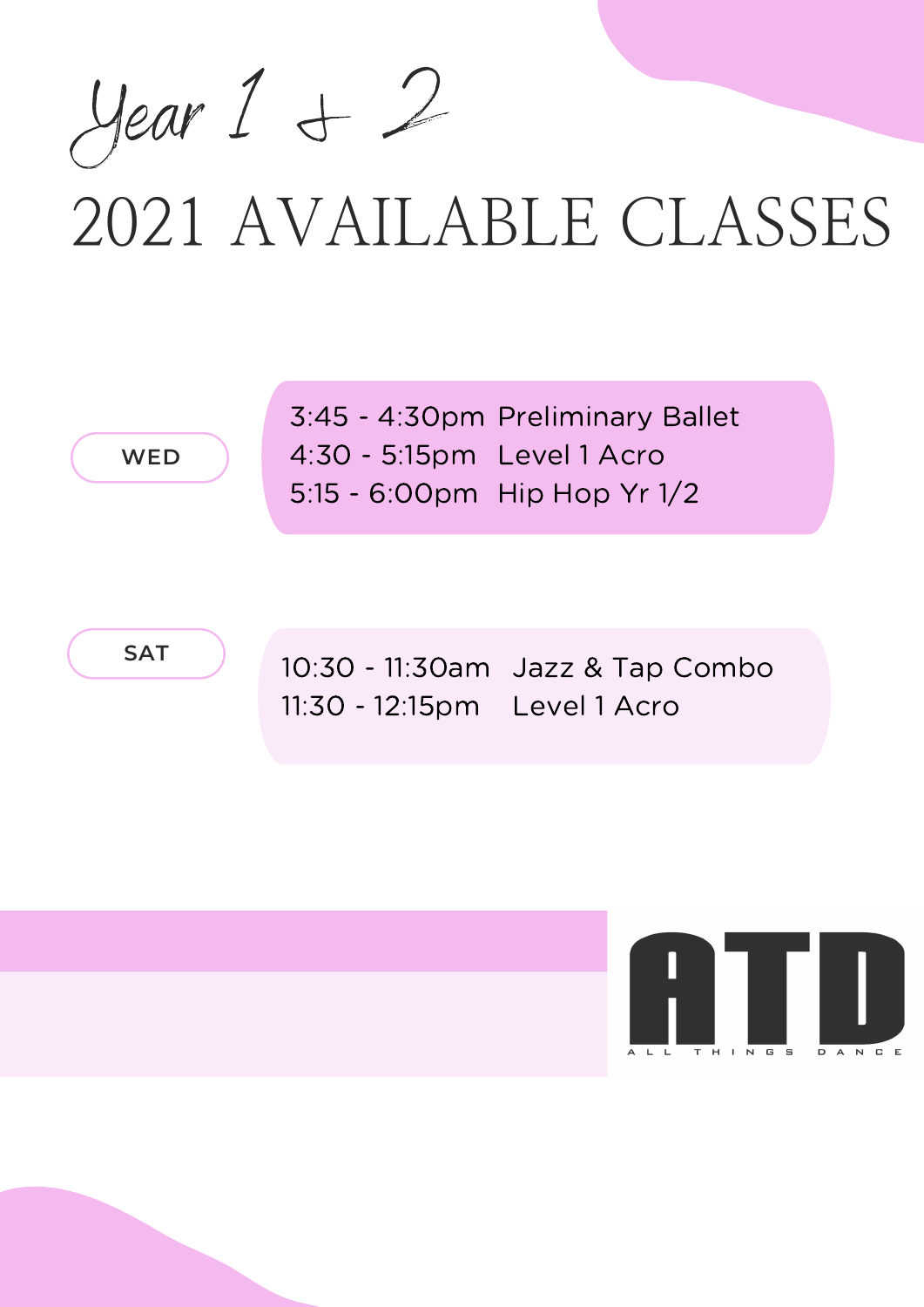Junior 1 - Year 3 + 4

| <b>MON</b>  | 3:45 - 4:30pm Junior 1 Ballet<br>4:30 - 5:30pm Junior Lyrical                                  |  |
|-------------|------------------------------------------------------------------------------------------------|--|
| <b>FRI</b>  | 5:00 - 6:30pm Junior Musical Theatre<br>6:30 - 7:30pm Junior Conditioning &<br><b>Skills</b>   |  |
| <b>SAT</b>  | 11:30 - 12:15pm Junior 1 Tap<br>12:15 - 1:00pm Junior 1 Jazz<br>1:00 - 1:45pm Junior 1 Hip Hop |  |
| <b>ACRO</b> | ** See separate info sheet for required<br>skills.                                             |  |
|             | <b>ANTI I</b>                                                                                  |  |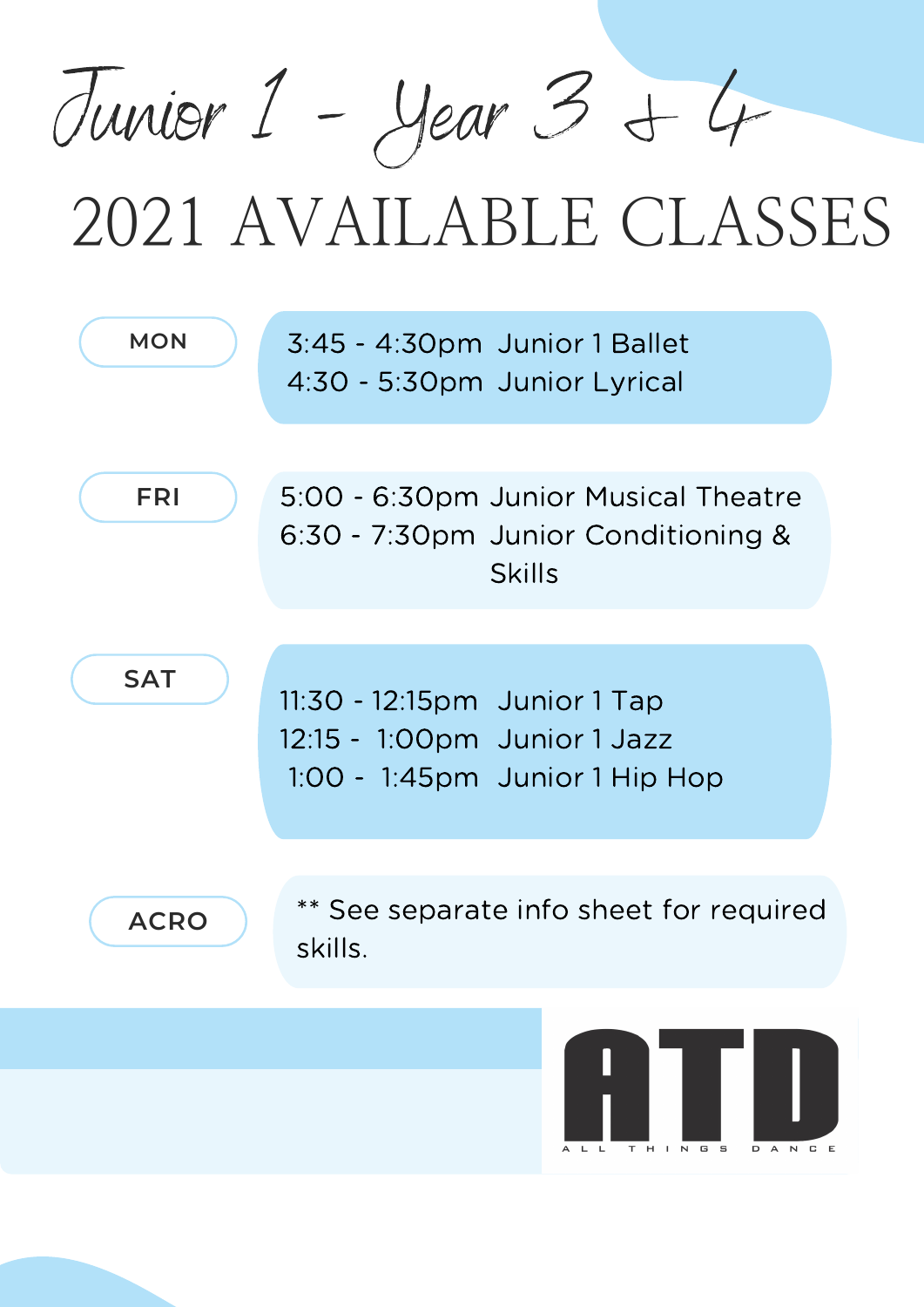Junior 2 - Year 5 & 6



LL THINGS DANCE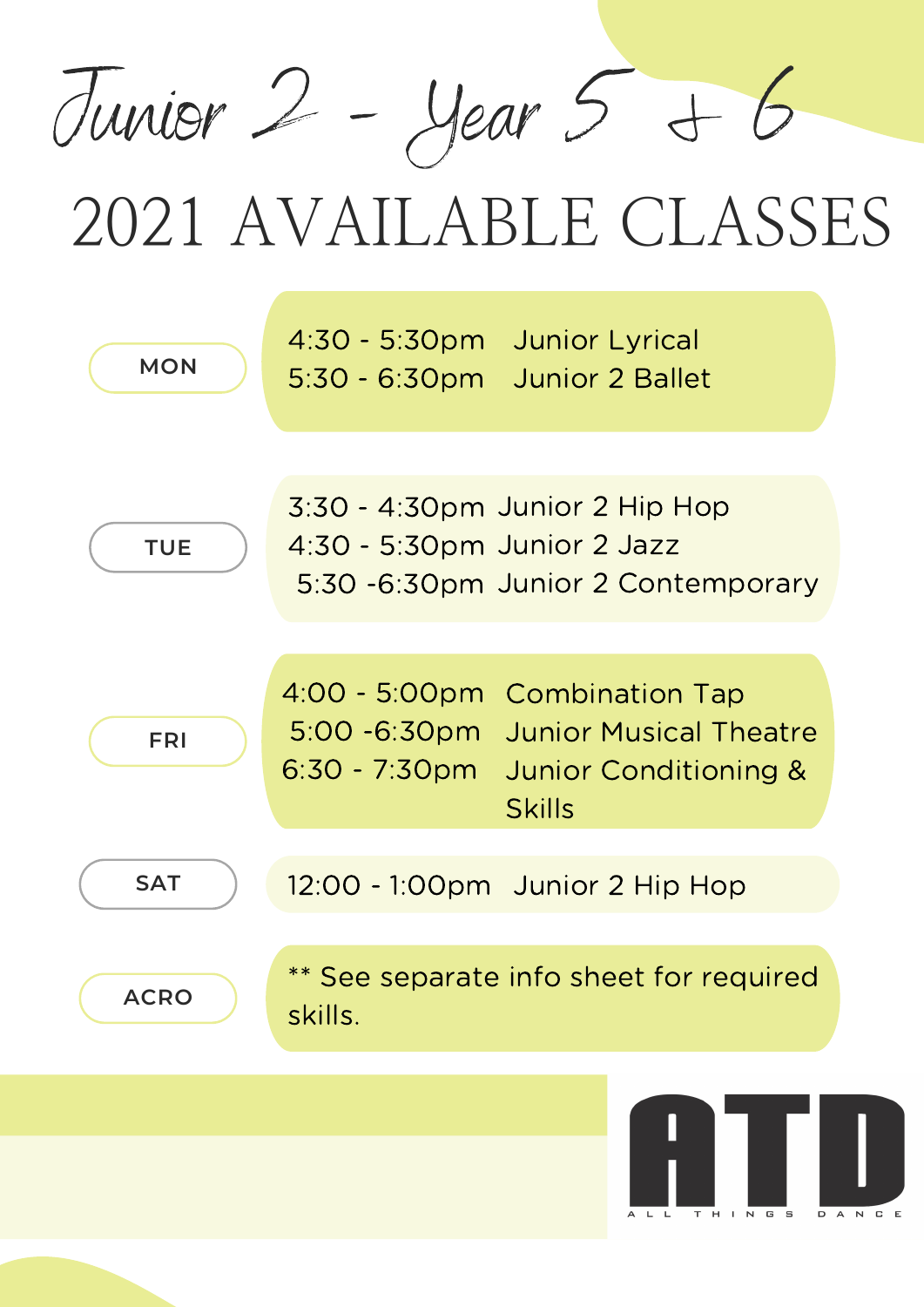Intermediate - Year 7 & 8 & 9

| <b>MON</b> | $6:30 - 7:30$ pm<br>$7:30 - 8:30 \text{pm}$              | Intermediate Pre Point<br>& Technique<br>Intermediate Hip Hop                                                  |
|------------|----------------------------------------------------------|----------------------------------------------------------------------------------------------------------------|
|            |                                                          |                                                                                                                |
| <b>WED</b> | $5:30 - 6:30$ pm<br>$6:30 - 7:30$ pm<br>$7:30 - 8:30$ pm | 4:30 - 5:30pm Intermediate Lyrical<br>Intermediate Ballet<br>Intermediate<br>Contemporary<br>Intermediate Jazz |
|            |                                                          |                                                                                                                |
| <b>FRI</b> | 4:00 - 5:00pm<br>$5:00 - 6:30$ pm<br>$6:30 - 7:30$ pm    | <b>Combination Tap</b><br>Intermediate / Senior Musical<br>Theatre<br>Intermediate / Senior                    |
|            |                                                          | <b>Conditioning &amp; skills</b>                                                                               |
|            |                                                          |                                                                                                                |
| <b>SAT</b> | $1:45 - 2:45$ pm                                         | Intermediate Hip Hop                                                                                           |

Cert II / III Dance available for students 14yrs+. Please contact Karen 0418471140

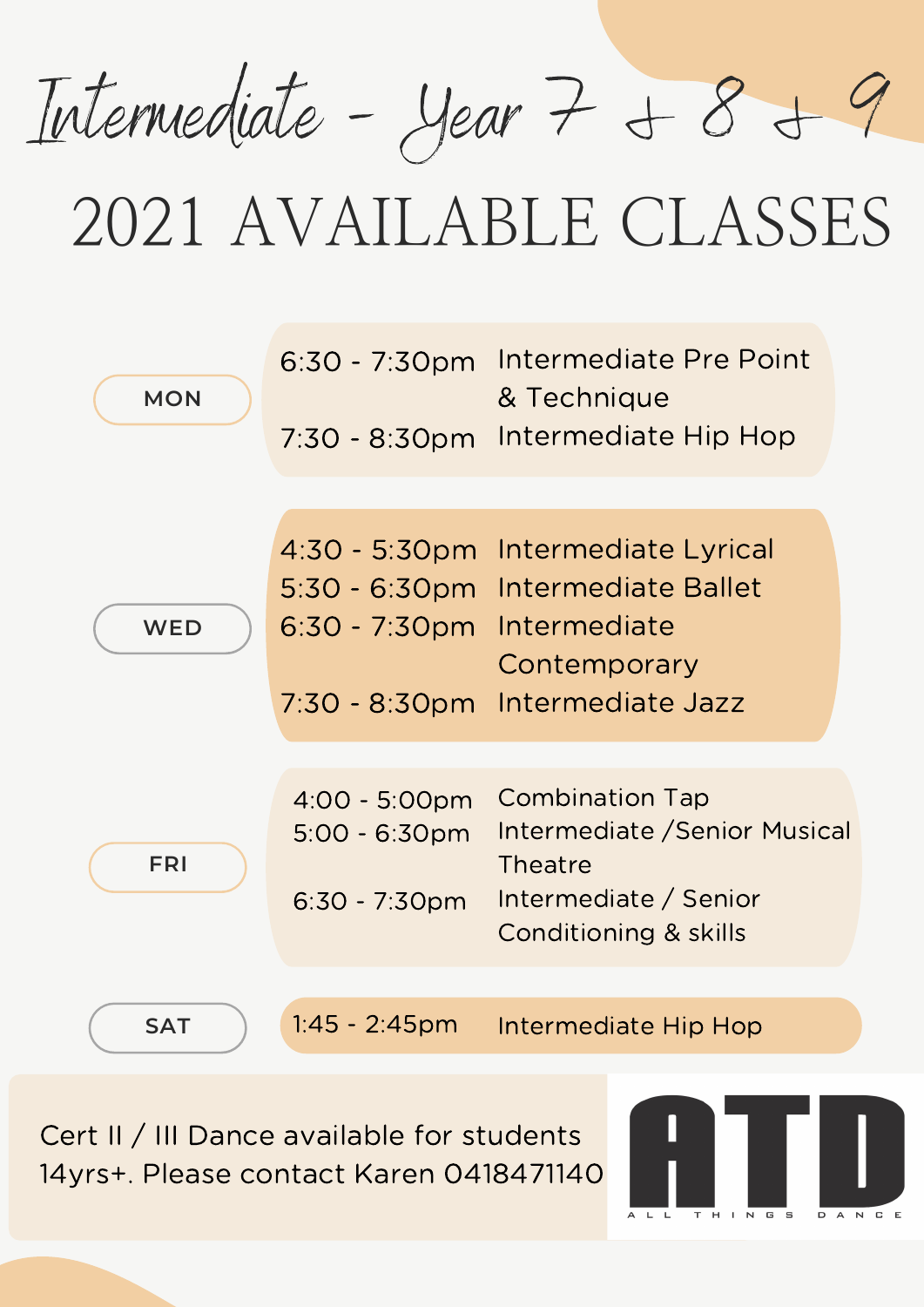Senior - Year 10 &

| <b>MON</b> | 5:30 - 6:30pm Senior Contemporary<br>6:30 - 7:30pm Senior Jazz<br>7:30 - 8:30pm Senior Pointe &<br>Technique                                                              |
|------------|---------------------------------------------------------------------------------------------------------------------------------------------------------------------------|
| <b>TUE</b> | 6:30 - 7:30pm Senior Hip Hop                                                                                                                                              |
| <b>WED</b> | $6:30 - 7:30$ pm<br><b>Senior Lyrical</b><br>$7:30 - 8:45pm$<br><b>Senior Ballet</b>                                                                                      |
| <b>FRI</b> | 4:00 - 5:00pm Combination Tap<br>5:00 - 6:30pm Intermediate / Senior<br><b>Musical Theatre</b><br>6:30 - 7:30pm Intermediate / Senior<br><b>Conditioning &amp; skills</b> |

Cert II / III Dance available for students 14yrs+. Please contact Karen 0418471140

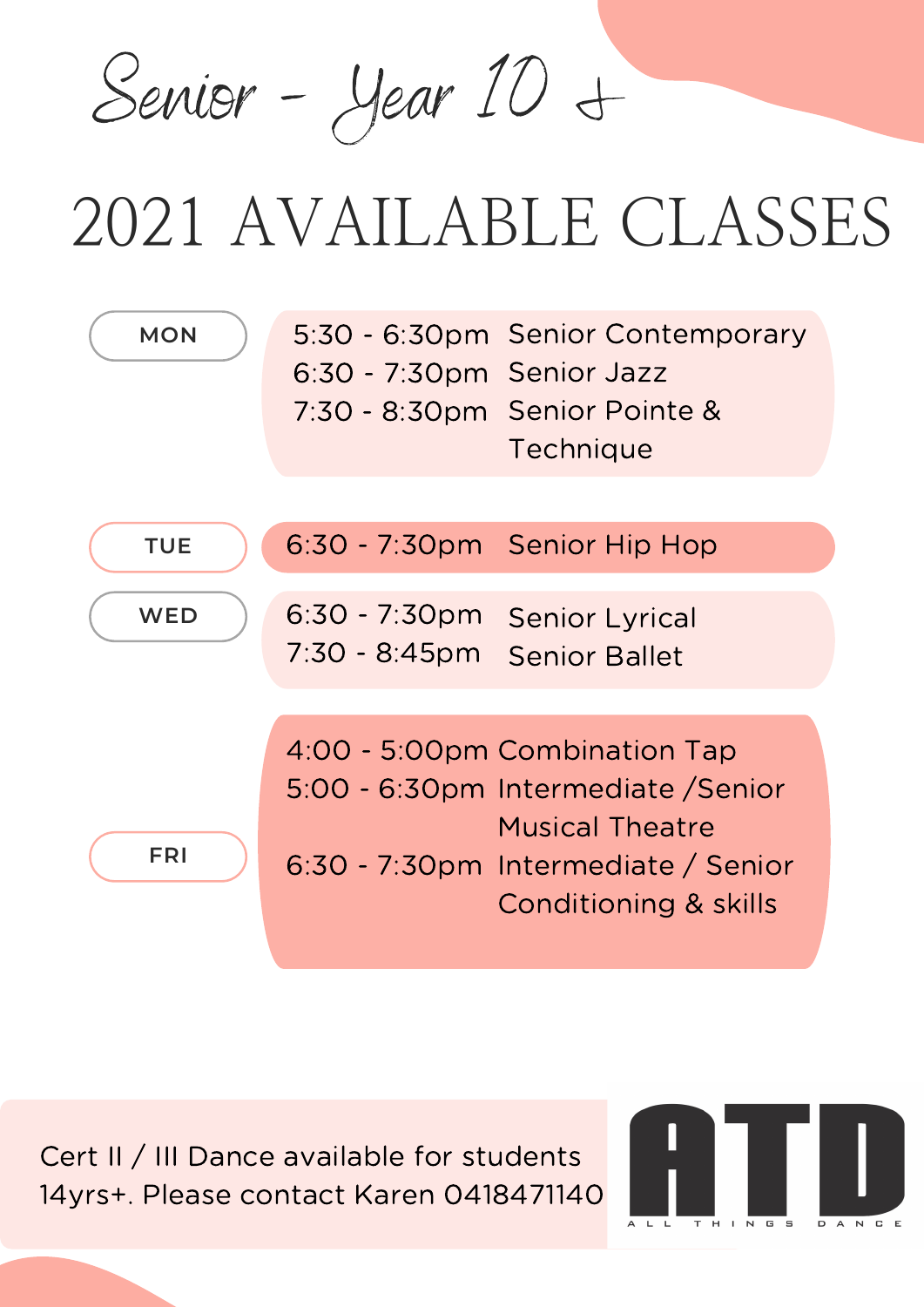



- Express Tap 30 min of tap for fitness! . NON-STOP feet moving fun. suitable for all ages and abilities.
- Adult short courses. Each 4 week block will cater for a varied dance style. bookings made through trybooking.com
- Adult Tap Full tap class with skill & routine development

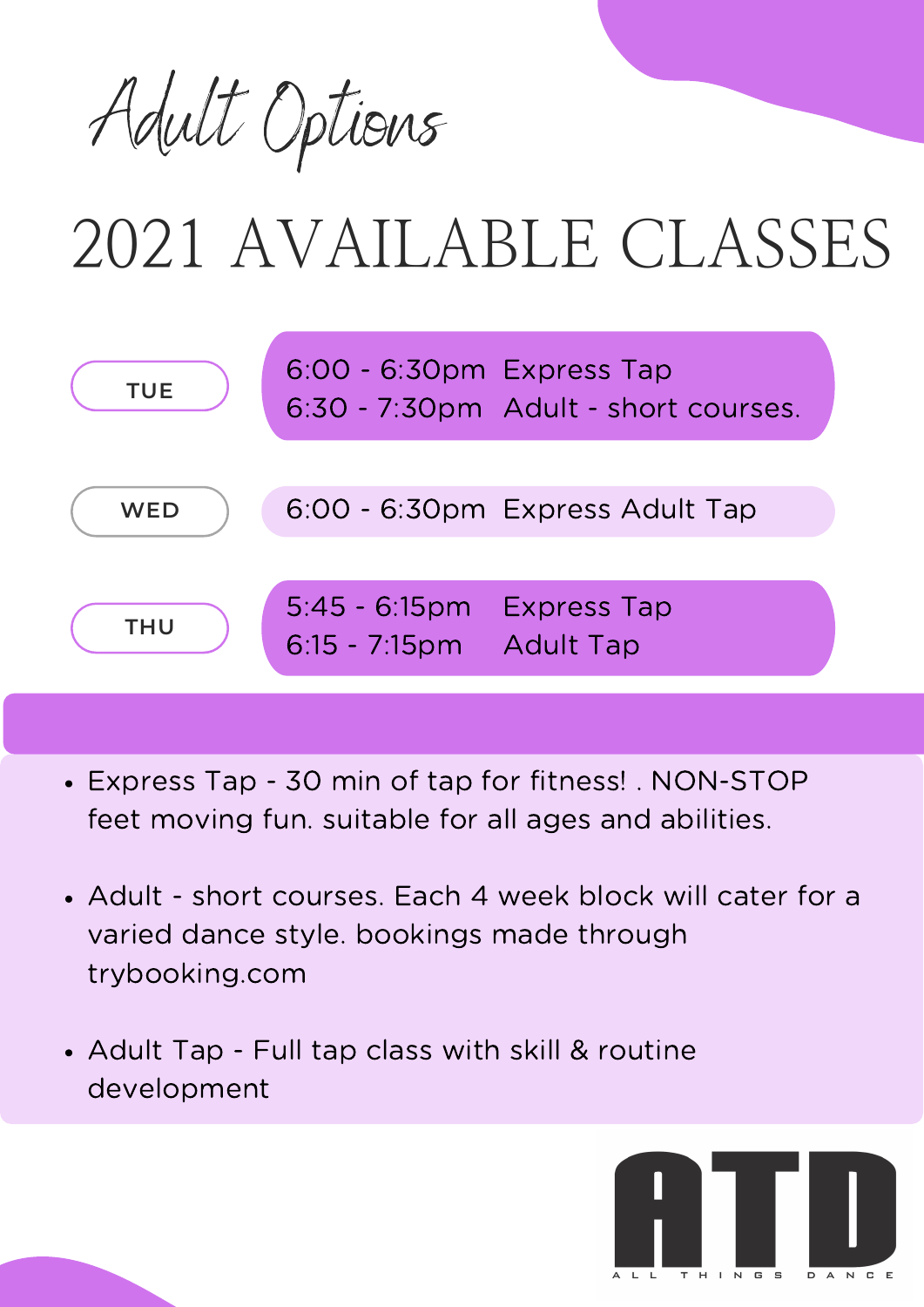Acro Options

| <b>ACRODANCE</b>              | An introduction to acrobatics 3years - kindy.                                                                                                                                                                     | TUE 10:00 - 10:45<br>FRI 10:30 - 11:15 |
|-------------------------------|-------------------------------------------------------------------------------------------------------------------------------------------------------------------------------------------------------------------|----------------------------------------|
| <b>KINDY</b>                  | For students who are in Kindy at school -<br><b>CLASSES WILL BE CAPPED AT 10</b><br><b>STUDENTS</b>                                                                                                               | SAT 9:00 -9:30                         |
| <b>PRE PRIMARY</b>            | For students who are in Pre Primary at<br>school: CLASSES WILL BE CAPPED AT 15<br><b>STUDENTS</b>                                                                                                                 | TUE 3:30 - 4:15<br>SAT 10:30 - 11:15   |
| <b>LEVEL1</b>                 | Students who CAN NOT bridge / bend back<br>from standing.                                                                                                                                                         | WED 4:30 - 5:15<br>SAT 11:30 -12:15    |
| <b>LEVEL 2</b>                | Students who CAN bridge / bend back from<br>standing                                                                                                                                                              | THUR 3:30 - 4:30                       |
| <b>LEVEL 2/3</b>              | Students who CAN bridge / bend back from<br>standing                                                                                                                                                              | SAT 9:30 - 10:30                       |
| <b>LEVEL 3</b>                | Students who CAN handstand bendback,<br>recover and kickover                                                                                                                                                      | THUR 3:30 - 4:30                       |
| LEVEL 4                       | Students who CAN front & back walk over<br>with straight legs                                                                                                                                                     | THUR 4:30 - 5:30                       |
| <b>ADVANCED</b>               | Students CAN do standing backflips, round-<br>off backflips, 2 baranies, 3 x balances (chest<br>stand, ellbow stand, headstand, 10 sec each)<br>** Students to attend THURS TUMBLING &<br><b>HANDBALANCE ALSO</b> | <b>THUR 5:30 - 8:15</b>                |
| <b>HAND</b><br><b>BALANCE</b> | Must be in Level 3 or above.                                                                                                                                                                                      | <b>THUR 6:30 - 7:00</b>                |
| <b>TUMBLING</b>               | Students must be in LEVEL 4+                                                                                                                                                                                      | THUR 5:30 - 5:30                       |
| <b>BOYS</b>                   | MUST BE Yr 2+ Acro class for boys only!<br>This class is to develop their acrobatic skills                                                                                                                        | WED 4:30 - 5:30                        |